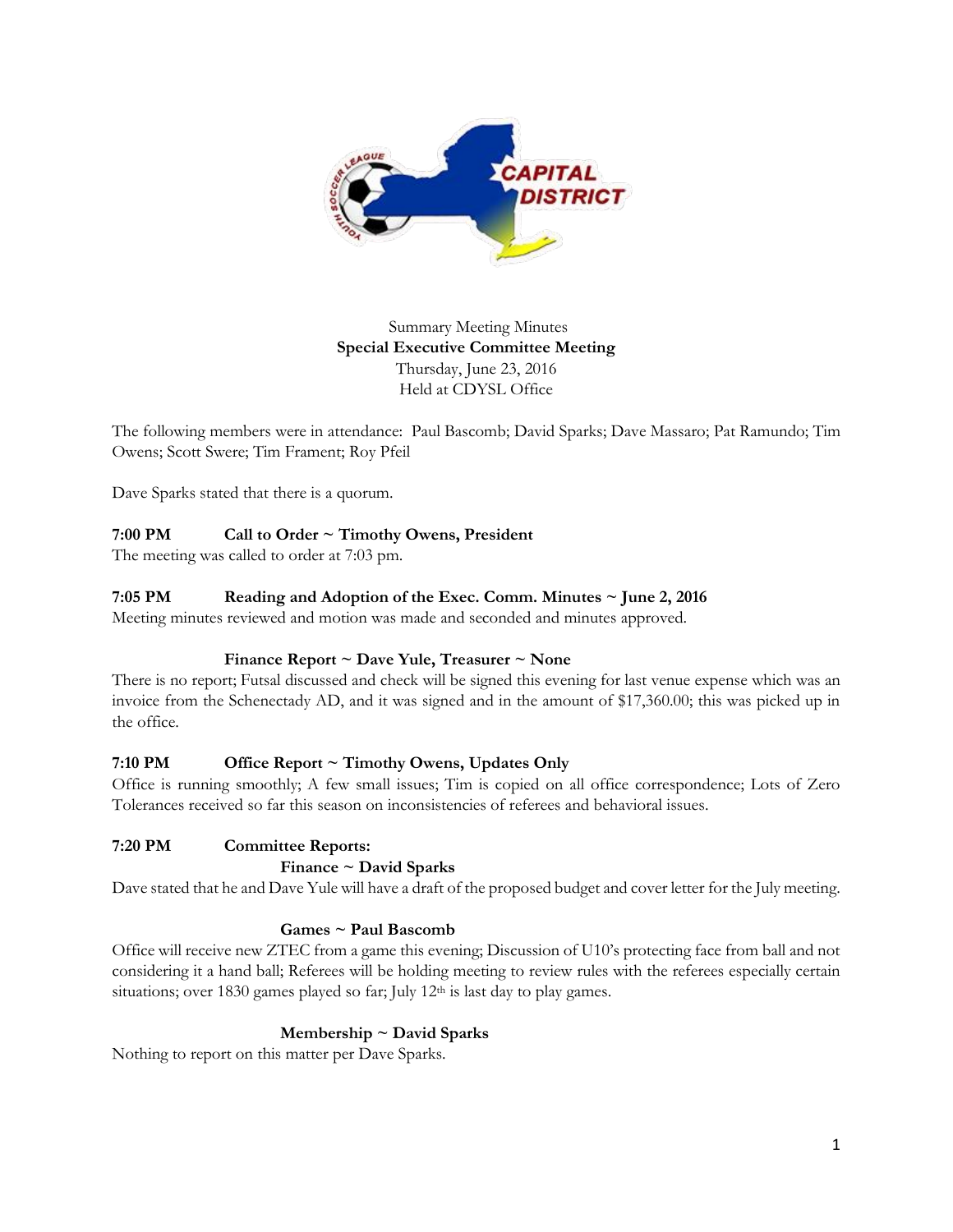#### **Rules ~ Scott Swere**

E-mail was sent to clubs reminding when bylaw and constitution changes needed to be in the office; E-mail was sent out on who to proceed if clubs want to see any changes on Rules and Regulations.

### **Registrations ~ Tammy Kishbaugh ~ None**

There is nothing to report in this area.

### **7:35 PM Programs**

## **Coaching Education ~ Roy Pfeil, Second Vice President**

Tim stated that he will let Roy report on this when he arrives to the meeting. This may have been discussed while recording secretary was removed from the meeting.

### **ODP Program (follow-up) ~ Roy Pfeil**

Teams went to New Jersey couple weeks ago; Teams did fairly well; Games being played this weekend and ID camp is in two weeks; Handled pretty well but changes are needed; Preparing for next season program; Looking forward to building up that program.

## **7:40 PM Unfinished Business ~ Empire Cup, AGM**

Empire Cup is this weekend at Maalwyck Park; Two-day event; Discussion on teams and age brackets and how handled; Some teams dropping out, these are local teams; Making accommodations to keep the teams in the tournament; Tim would like those in attendance to show at this event to help out.

The AGM is Sunday, August 14th at 1:00 pm at DiCaprio Park. That is the Guilderland United Soccer Club fields on East Lydia Street.

Discussion on new age matrix and building up U14's in Fall program; We should reach out to Section II; Prepare sooner than later as may have influx of U14's with new age matrix and maybe players not eligible for modified school soccer.

Discussion on clubs hosting tournament applications with organizations who are not members of our league.

### **8:00 PM New Business ~ Office Administration, Alleycats Soccer Club**

The recording secretary was dismissed from the meeting during the discussions of the Office Administration.

Scott Swere recused from Alleycats Soccer Club discussions; Tim Owens states his conflict of interest with Alleycats; Discussions on the tryouts held prior to our rules date and events that followed and what we did do and how we should proceed.

# **9:00 PM Meeting Adjournment**

The meeting was adjourned at 9:37 pm

# **ANNOUNCEMENTS:**

**CDYSL Empire Cup Tournament ~ June 25-26, 2016 CDYSL Bus Trip ~ MLS Game – NYCFC vs. NY Red Bulls ~ July 3, 2016**

Respectfully submitted by: